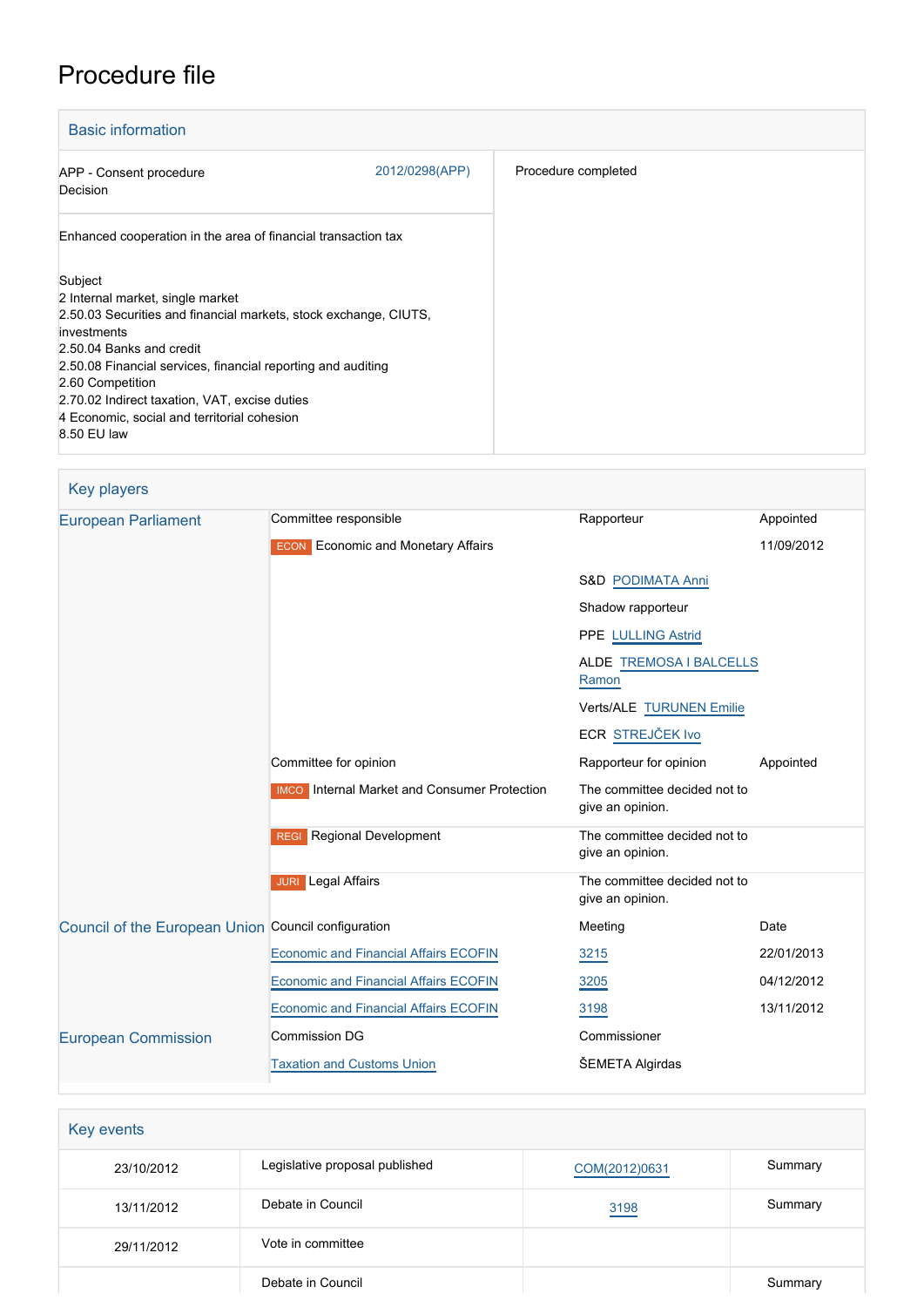| 04/12/2012 |                                                                    | 3205         |         |
|------------|--------------------------------------------------------------------|--------------|---------|
| 04/12/2012 | Committee report tabled for plenary, 1st<br>reading/single reading | A7-0396/2012 | Summary |
| 10/12/2012 | Committee referral announced in<br>Parliament                      |              |         |
| 11/12/2012 | Debate in Parliament                                               |              |         |
| 12/12/2012 | Results of vote in Parliament                                      |              |         |
| 12/12/2012 | Decision by Parliament                                             | T7-0498/2012 | Summary |
| 22/01/2013 | Act adopted by Council after consultation<br>of Parliament         |              |         |
| 22/01/2013 | End of procedure in Parliament                                     |              |         |
| 25/01/2013 | Final act published in Official Journal                            |              |         |

| <b>Technical information</b> |                                                 |
|------------------------------|-------------------------------------------------|
| Procedure reference          | 2012/0298(APP)                                  |
| Procedure type               | APP - Consent procedure                         |
| Procedure subtype            | Legislation                                     |
| Legislative instrument       | Decision                                        |
| Legal basis                  | Treaty on the Functioning of the EU TFEU 329-p1 |
| Stage reached in procedure   | Procedure completed                             |
| Committee dossier            | ECON/7/11088                                    |
|                              |                                                 |

## Documentation gateway

| Legislative proposal                                               | COM(2012)0631 | 23/10/2012 | EC.       | Summary |
|--------------------------------------------------------------------|---------------|------------|-----------|---------|
| Supplementary legislative basic document                           | 15390/2012    | 25/10/2012 | CSL       |         |
| Committee draft report                                             | PE498.132     | 26/10/2012 | <b>EP</b> |         |
| Amendments tabled in committee                                     | PE500.430     | 22/11/2012 | <b>EP</b> |         |
| Committee report tabled for plenary, 1st<br>reading/single reading | A7-0396/2012  | 04/12/2012 | EP        | Summary |
| Text adopted by Parliament, 1st reading/single<br>reading          | T7-0498/2012  | 12/12/2012 | EP        | Summary |

| <b>Additional information</b>                                   |                |
|-----------------------------------------------------------------|----------------|
| National parliaments                                            | <b>IPEX</b>    |
| European Commission                                             | <b>EUR-Lex</b> |
|                                                                 |                |
| <b>Final act</b>                                                |                |
| <b>Decision 2013/52</b><br>OJ L 022 25.01.2013, p. 0011 Summary |                |

Enhanced cooperation in the area of financial transaction tax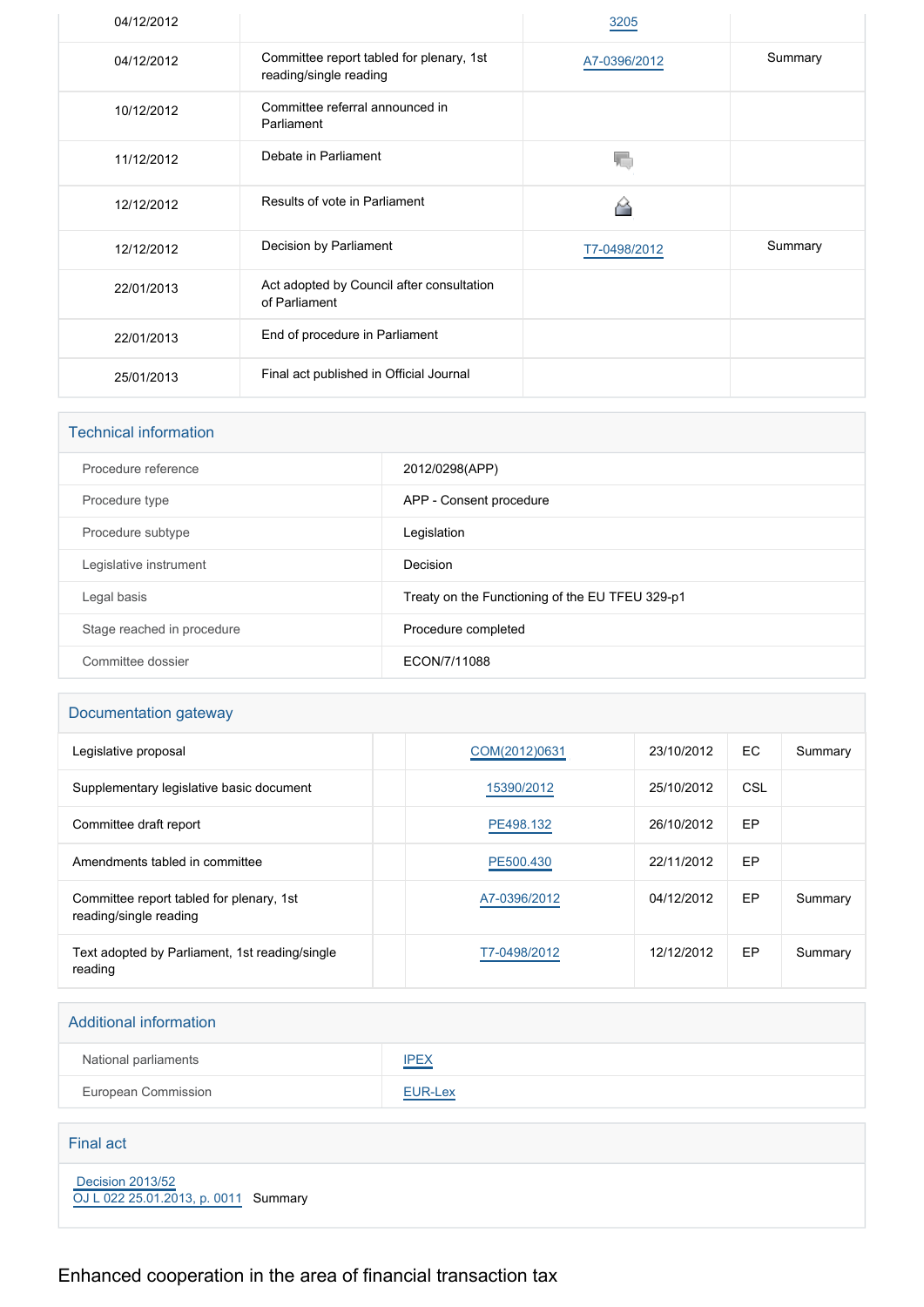PURPOSE: to authorise enhanced cooperation in the area of financial transaction tax (FTT).

#### PROPOSED ACT: Council Decision

BACKGROUND: in 2011, the Commission took note of an ongoing debate on additional taxation of the financial sector. This debate originates from the desire to: (i) ensure that the financial sector fairly and substantially contributes to the costs of the crisis and that it is taxed in a fair way vis-à-vis other sectors for the future, (ii) disincentivise excessively risky activities by financial institutions, (iii) complement regulatory measures aimed at avoiding future crises and (iv) generate additional revenue for general budgets or specific policy purposes.

Against this background, the Commission adopted a [proposal for a Council Directive](http://www.europarl.europa.eu/oeil/FindByProcnum.do?lang=en&procnum=CNS/2011/0261) on a common system of financial transaction tax and amending Directive 2008/7/EC. That proposal set out the essential features of such a common system for a broad based FTT in the EU that aims at achieving these objectives. It was conceived so as to minimise the risk of relocation. The European Parliament delivered its favourable opinion on 23 May 2012.

At the Council meetings of 22 June and 10 July 2012, it was ascertained that essential differences in opinion persist as regards the need to establish a common system of FTT at EU level and that the principle of harmonised tax on financial transactions will not receive unanimous support within the Council in the foreseeable future.

In these circumstances, eleven Member States (Belgium, Estonia, Germany, Greece, Spain, France, Italy, Austria, Portugal, Slovenia and Slovakia) have addressed formal requests to the Commission by letters received between 28 September and 22 October 2012 indicating that they wish to establish enhanced cooperation between themselves in the area of the establishment of a common system of FTT and that the Commission should submit a proposal to the Council to that end.

This proposal for a Council Decision is the Commission's response to these requests for enhanced cooperation.

LEGAL BASIS: Article 329(1) of the Treaty on the Functioning of the European Union.

CONTENT: the proposal concerns the authorisation of enhanced cooperation to Belgium, Germany, Greece, Spain, France, Italy, Austria, Portugal, Slovenia and Slovakia in the area of the establishment of a common system of financial transaction tax.

The Commission considers that all legal conditions set by the Treaties for enhanced cooperation are fulfilled and that it is appropriate and timely to authorise enhanced cooperation.

The implementation of a common system of financial transaction tax amongst a sufficient number of Member States would entail immediate tangible advantages. The Commission states that:

- · the position of the participating Member States in terms of relocation risks, tax revenues and efficiency of the financial market and avoidance of double taxation or non-taxation would be improved;
- · other Member States' legislation and policy in the area would not be affected, whereas operators from such other Member States may also benefit from the reduced fragmentation of the internal market;
- · through a regime along the lines of the original Commission proposal it would be possible to address evasive actions, distortions and transfers to other jurisdictions.

A proposal for specific measures implementing such enhanced cooperation i.e., on substance, for a Directive on a common system of FTT will be submitted in due course.

### Enhanced cooperation in the area of financial transaction tax

The Council took stock of developments regarding the introduction of a financial transaction tax (FTT) in a number of Member States wishing to participate in enhanced cooperation, and discussed how to proceed with the dossier.

In 2011, the Commission issued a proposal for a [Directive](http://www.europarl.europa.eu/oeil/popups/summary.do?id=1166819&t=e&l=en) to establish a common system of financial transaction tax throughout the Union. Because this proposal did not receive sufficient support in the Council, 11 Member States asked the Commission to present its proposal for enhanced cooperation in this area.

The Commission's proposal, submitted on 23 October, would allow Belgium, Germany, Estonia, Greece, Spain, France, Italy, Austria, Portugal, Slovenia and Slovakia to introduce the FTT via enhanced cooperation. The Netherlands indicated that they would be interested in participating under certain conditions.

In June, the European Council suggested that a decision be taken by December. Based on Article 329(1) of the Treaty on the Functioning of the European Union, the decision requires a qualified majority for adoption by the Council, with the consent of the European Parliament.

A number of Member States not wishing to join the enhanced cooperation indicated that they would wish to receive a more detailed assessment of its impact on the internal market before supporting the decision authorising enhanced cooperation.

#### Enhanced cooperation in the area of financial transaction tax

The Council discussed the latest developments concerning the introduction of a financial transaction tax (FTT) in a number of Member States through the "enhanced cooperation" procedure.

In 2011, the Commission proposed a directive aimed at introducing an FTT throughout the EU, but Council discussions in June and July this year revealed support for the proposal to be insufficient.

As a result of letters it had received from Member States, the Commission presented, on 23 October 2012, a proposal for a decision authorising Belgium, Germany, Estonia, Greece, Spain, France, Italy, Austria, Portugal, Slovenia and Slovakia to introduce an FTT via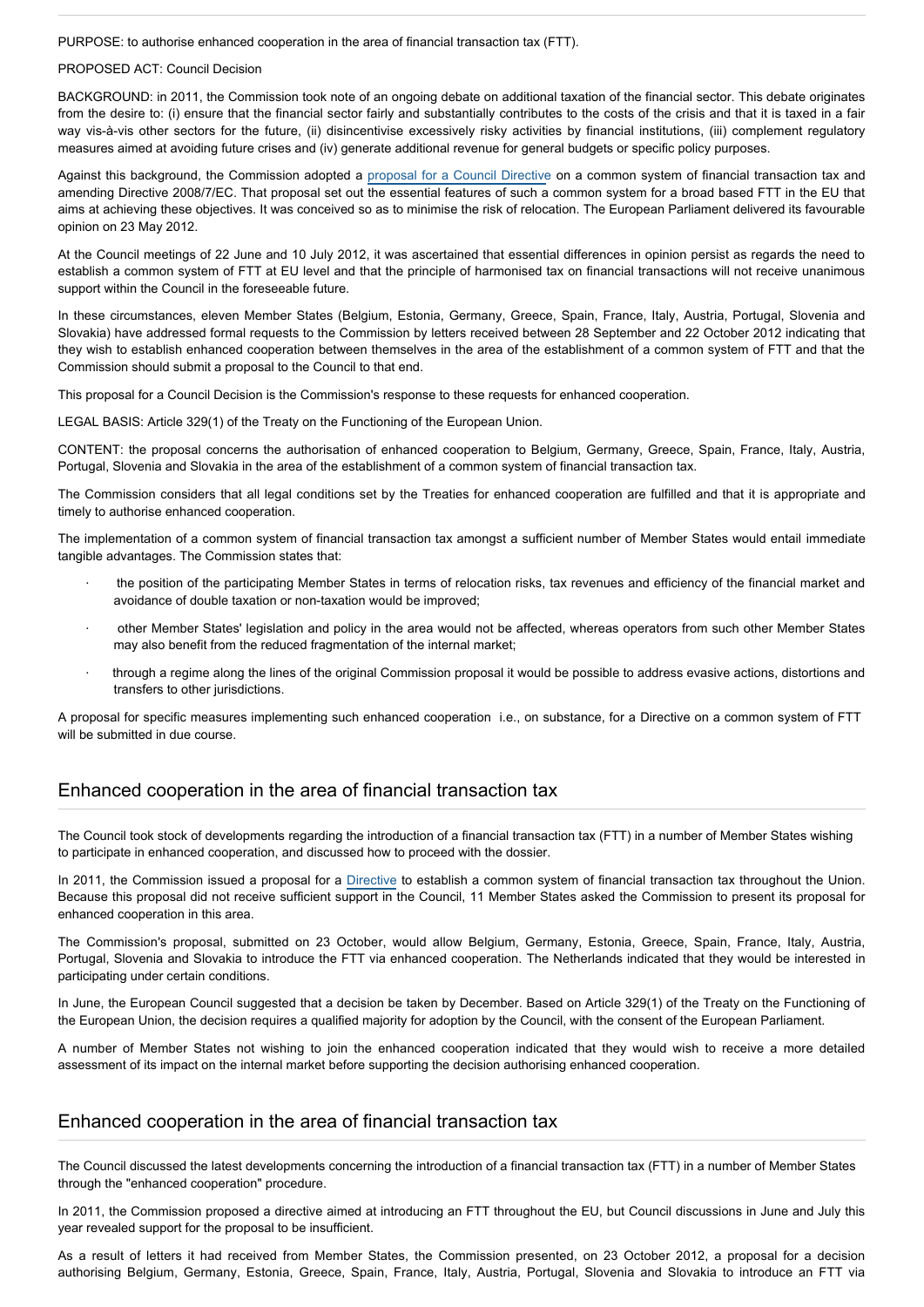enhanced cooperation.

Progress on this dossier is reflected in a report on tax issues to be submitted to the European Council. The report gives an overview on the state of play of Council work regarding some key legislative proposals, which were specifically mentioned in the aforementioned conclusions, such as Energy Taxation, the Common Consolidated Corporate Tax Base, the Financial Transaction Tax, the revision of the Savings Tax Directive and the Negotiating Directives for Savings Taxation agreements with third countries.

The priorities set out in the programme of the Cypriot Presidency illustrate that the Council's work has continued to focus on how to combat the evasion of taxes and tax fraud over the last few months. Ensuring effective tax revenues in Member States has indeed gained in importance following the financial crisis and in times of tight budgets. The report shows the extent to which the Council has been developing concrete ways to improve the fight against tax fraud and tax evasion, including in relation to third countries.

Discussions on tax issues during the Cypriot Presidency have also taken into account the potential role of taxation as an incentive/disincentive in the context of broader challenges such as growth stimulation, dealing with climate change and drawing appropriate conclusions from the financial crisis.

As regards the common system of financial transaction tax, Ministers were informed of the latest state of play at the November 2012 session. Comments allowed the Cyprus Presidency to assess possible next steps regarding this file.

Based on Article 329(1) of the Treaty on the Functioning of the European Union, the decision requires a qualified majority for adoption by the Council, with the consent of the European Parliament. A legislative act defining the substance of the enhanced cooperation would be adopted subsequently, requiring unanimous agreement by the participating Member States.

On 30 November, the Permanent Representatives Committee decided to send a letter to the European Parliament requesting its consent on a draft decision that would authorise enhanced cooperation.

The Council will continue work on the text once the Parliament has given its consent, and in the light of comments made by delegations.

#### Enhanced cooperation in the area of financial transaction tax

The Committee on Economic and Monetary Affairs adopted the report by Anni PODIMATA (S&D, EL) on the proposal for a Council decision authorising enhanced cooperation in the area of the creation of a financial transaction tax.

The committee recommends that the European Parliament gives its consent to the draft Council decision, without prejudice to which Member States participate in the enhanced cooperation.

Members recall that in its [resolution of 23 May 2012](http://www.europarl.europa.eu/oeil/popups/ficheprocedure.do?lang=en&reference=2011/0261(CNS)), Parliament stated that:

- FTT will truly achieve its objectives if introduced at a global level. It also highlighted the importance of the Union to lead efforts to reach agreement on FTT at a global level by means of setting an example for the introduction of FTT ;
- the model for FTT proposed by the Commission would be a suitable basis for implementation within a group of Member States should they choose to move faster by means of enhanced cooperation.

The Council is called upon to adopt a decision pursuant to Article 333(2) TFEU, stipulating that, when it comes to the proposal for a Council Directive implementing enhanced cooperation in the area of FTT pursuant to Article 113 TFEU, it will act under the ordinary legislative procedure.

### Enhanced cooperation in the area of financial transaction tax

The European Parliament adopted by 533 votes to 91, with 32 abstentions, a legislative resolution on the proposal for a Council decision authorising enhanced cooperation in the area of the creation of a financial transaction tax.

The European Parliament gives its consent to the draft Council decision, without prejudice to which Member States participate in the enhanced cooperation.

More than nine Member States have indicated their intention to establish enhanced cooperation between themselves in the area of the creation of a common system of FTT by addressing a request to the Commission in accordance with Article 329(1) TFEU. The Commission subsequently presented a proposal for a Council decision authorising enhanced cooperation.

Parliament has verified the compliance of this initiative with Article 20 of the Treaty on European Union (TEU).

Members recall that in its [resolution of 23 May 2012](http://www.europarl.europa.eu/oeil/popups/ficheprocedure.do?lang=en&reference=2011/0261(CNS)), Parliament stated that:

- the FTT will truly achieve its objectives if introduced at a global level. It also highlighted the importance of the Union to lead efforts to reach agreement on the FTT at a global level by means of setting an example for the introduction of the FTT ;
- the model for the FTT proposed by the Commission would be a suitable basis for implementation within a group of Member States should they choose to move faster by means of enhanced cooperation.

The Council is called upon to adopt a decision pursuant to Article 333(2) TFEU, stipulating that, when it comes to the proposal for a Council Directive implementing enhanced cooperation in the area of FTT pursuant to Article 113 TFEU, it will act under the ordinary legislative procedure.

### Enhanced cooperation in the area of financial transaction tax